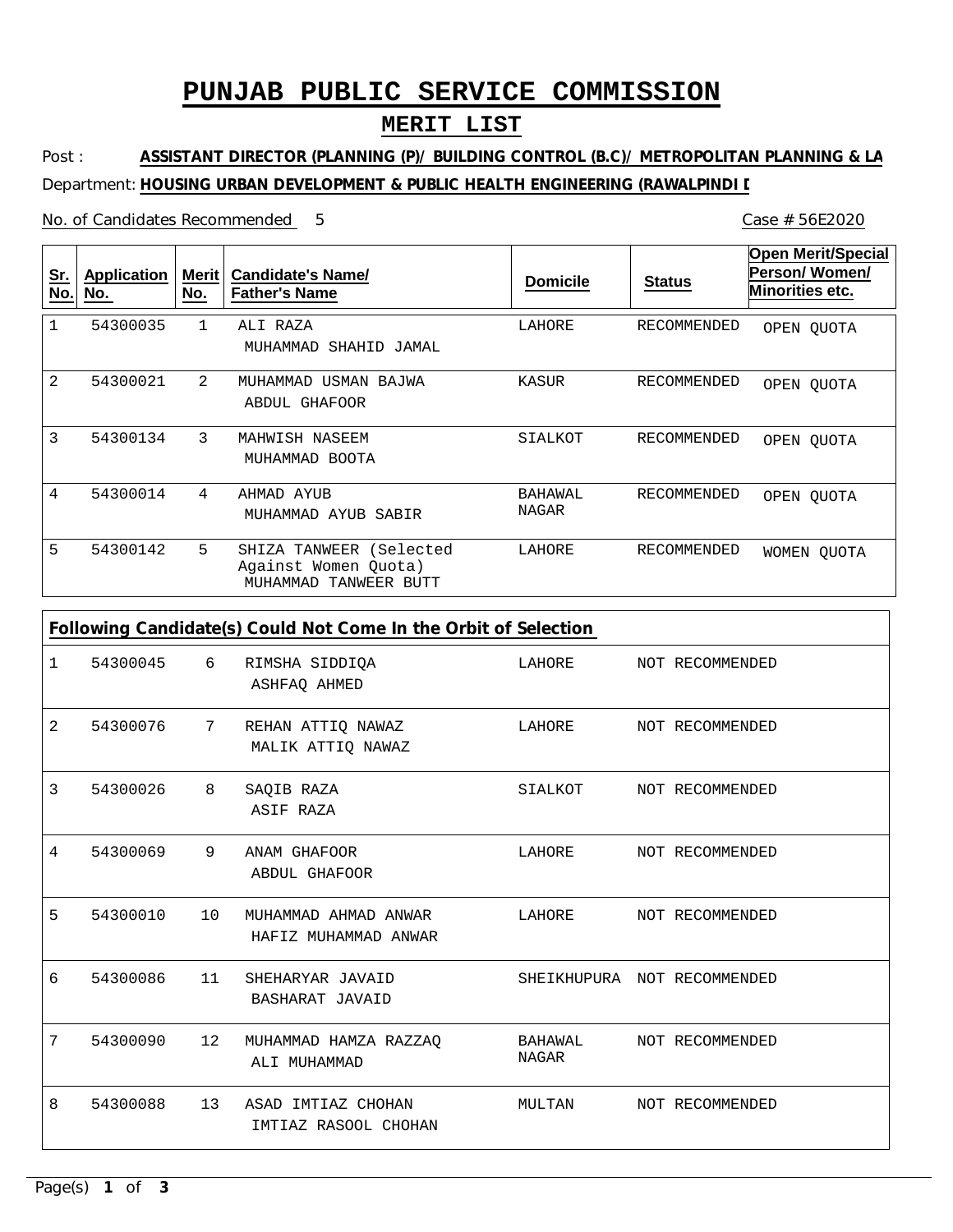# **PUNJAB PUBLIC SERVICE COMMISSION**

### **MERIT LIST**

Post : Department: **HOUSING URBAN DEVELOPMENT & PUBLIC HEALTH ENGINEERING (RAWALPINDI L ASSISTANT DIRECTOR (PLANNING (P)/ BUILDING CONTROL (B.C)/ METROPOLITAN PLANNING & LA**

5 Case # 56E2020

#### No. of Candidates Recommended

**Sr. No. Application No. Merit No. Candidate's Name/ Father's Name Domicile Status Open Merit/Special Person/ Women/ Minorities etc.** 14 15 16 17 18 19  $20$ 21 22 23 MARIAM SHAHNAZ 24 HAMZA YASIN 25 FIAZ FAROOQ QURAT UL AIN MUHAMMAD SUMAIR USAMA HASSAN ABDUL RAZAQ SAIRA ASHRAF AIMEN FEROZ HAMZA SALEEM FASIHA KHALID MUHAMMAD FAISAL KHAN UMER FAROOQ SUBTEEN RAZA MUHAMMAD SALEEM KHALID MEHMOOD GHULAM QASIM ASHRAF ELLAHIE FEROZ IQBAL MALIK SALEEM ULLAH KHALID MAHMOOD SHOUKAT MEHMOOD MUHAMMAD YASIN MUHAMMAD KHURSHID KHAN 9 10 54300085 11 12 13 14 15 16 17 18 19 54300055 20 54300056 54300002 54300141 54300027 54300011 54300030 54300093 54300061 54300059 54300097 FAISALABAD LAHORE LAHORE SARGODHA BHAKKAR LAHORE D.G. KHAN LAHORE LAHORE OKARA LAHORE RAWALPINDI NOT RECOMMENDED NOT RECOMMENDED NOT RECOMMENDED NOT RECOMMENDED NOT RECOMMENDED NOT RECOMMENDED NOT RECOMMENDED NOT RECOMMENDED NOT RECOMMENDED NOT RECOMMENDED NOT RECOMMENDED NOT RECOMMENDED